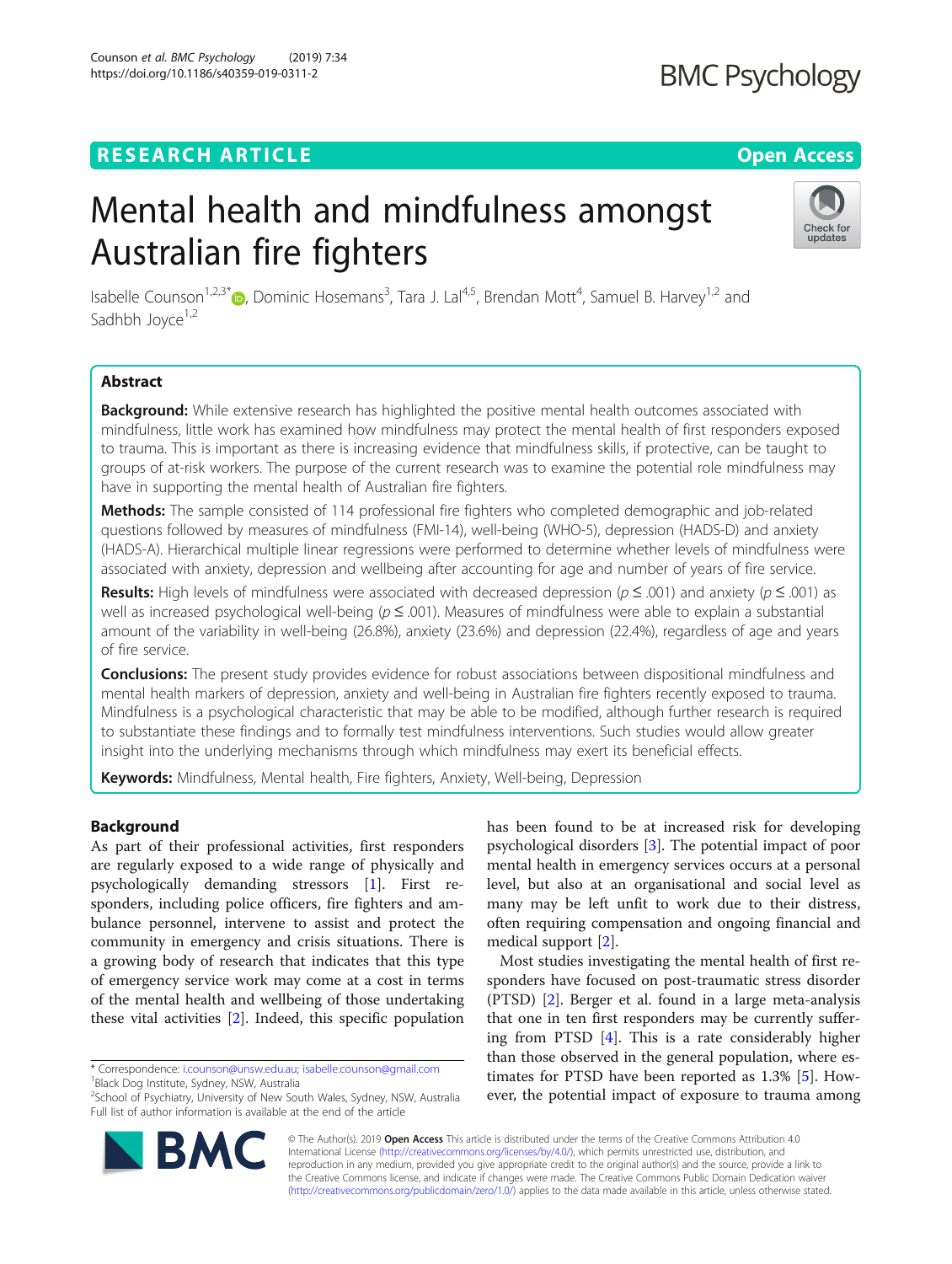first responders may not be limited to PTSD alone [\[6](#page-7-0)]. Indeed, PTSD has been found to be highly co-morbid with other mental health conditions such as depression, general anxiety and substance abuse [[5\]](#page-7-0). In addition, trauma exposure in emergency services is associated with an increased risk for major depression, anxiety [\[6\]](#page-7-0) and problematic substance abuse independent of PTSD [[7](#page-7-0), [8\]](#page-7-0).

Despite their frequent exposure to potentially traumatic events, only a minority of first responders appear to develop psychopathological symptoms [[9](#page-7-0)]. While a general model of risk factors for developing psychopathology following trauma exposure is still lacking, a number of factors differentiating traumatised first responders from their non-traumatised colleagues have been identified [[10](#page-7-0)]. Key risk factors may notably include age, years of service within emergency services, trauma intensity, coping styles as well as a history of personal trauma  $[3, 9]$  $[3, 9]$  $[3, 9]$  $[3, 9]$  $[3, 9]$ . Amongst these, there is particular interest in different coping mechanisms as some of these may be able to be taught or facilitated in order to enhance first responders resilience to trauma exposure [\[11\]](#page-7-0).

Mindfulness can be defined as sustained attention and awareness of present moment experience in which each perceptible mental state and process is observed with a non-judgmental and accepting attitude [[12](#page-7-0)]. While mindfulness is a psychological characteristic that varies as a trait amongst individuals, there has also been a suggestion that mindfulness skills can be improved with training [[13\]](#page-7-0). Adaptive stress processing may be a key underlying mechanism through which mindfulness could enhance mental health and psychological well-being [[14\]](#page-7-0). This line of research is consistent with a correlational study by Weinstein, Brown, and Ryan, who suggested that the buffering effect of mindfulness on depression may be more pronounced in participants exposed to high levels of stress compared to their peers experiencing lower levels of stress [[15\]](#page-7-0). Two potential mechanisms may account for this. Firstly, it has been proposed that the attentional aspect of mindfulness may increase awareness of internal states and symptoms of stress thereby facilitating mindful individuals to respond promptly and effectively to stressful or threatening situations. Alternatively, an open and accepting attitude may promote a less defensive and avoidant response to potentially stressful or traumatic events [[15\]](#page-7-0). According to Follette, Palm, and Pearson, mindfulness skills could increase willingness and aptitude to tolerate and process trauma-related emotions and cognitions without resorting to avoidant strategies  $[16]$  $[16]$ . In the wake of trauma and stress, the attentional broadening afforded by mindfulness may increase the ability to conduct a more accurate and informed assessment of the situations and potential options, thereby leading to a safe and effective response [\[17](#page-7-0)].

Similarly, the stress buffering hypothesis posits that mindfulness could mitigate stress appraisals and decrease stress-reactivity which would in turn promote the use of adaptive stress coping strategies [\[18\]](#page-7-0). Correlational studies have supported the notion that mindfulness could positively impact stress regulation processes by showing that mindfulness was related to both more benign stress appraisals and higher use of adaptive coping [\[15\]](#page-7-0). In line with these results, mindfulness was found to buffer against uncontrollable ruminative thinking that could prolong or aggravate depressed mood [[19](#page-7-0)].

Despite a growing body of evidence documenting the mental health benefits of mindfulness, there has been little research investigating mindfulness in the context of emergency service work [\[20\]](#page-7-0). To our knowledge, only two studies have explored the relationships between mindfulness and mental health in populations of fire fighters.

A study conducted by Smith et al. investigated the associations between dispositional mindfulness, mental health and various measures related to work and stress exposure as well as variables assessing potential psychological resources such as social support [[20](#page-7-0)]. The sample consisted of 124 urban fire fighters based in New Mexico. Hierarchical multiple regressions revealed that increased mindfulness was independently associated with decreased levels of PTSD symptoms, depressive symptoms, physical symptoms and alcohol misuse. While cross-sectional and precluding any conclusions regarding causation or direction, these preliminary findings highlighted mindfulness as a potentially important indicator of the mental health of fire fighters [\[20](#page-7-0)]. A more recent study conducted with 176 Italian fire fighters suggested that dispositional mindfulness could be a significant psychological resource for fire fighters' mental health [[21](#page-7-0)]. Stepwise multiple linear regression analyses indicated that low level of dispositional mindfulness in fire fighters was correlated with increased vicarious traumatisation as well as higher levels psychosomatic symptoms such as general dysphoria, social dysfunction and loss of confidence. In addition, mindfulness was more strongly associated with post-traumatic dimensions of arousal and intrusion than with other psychological variables such as loss of confidence or social dysfunction. The regression models examined in the study included various demographic indicators including age and seniority. However, there were no measures accounting for fire fighters' levels of exposure to stress and trauma, which limited the strength of this study.

While promising, both of these studies can only offer preliminary insights into potential relationships between mindfulness and mental health in fire fighters. Further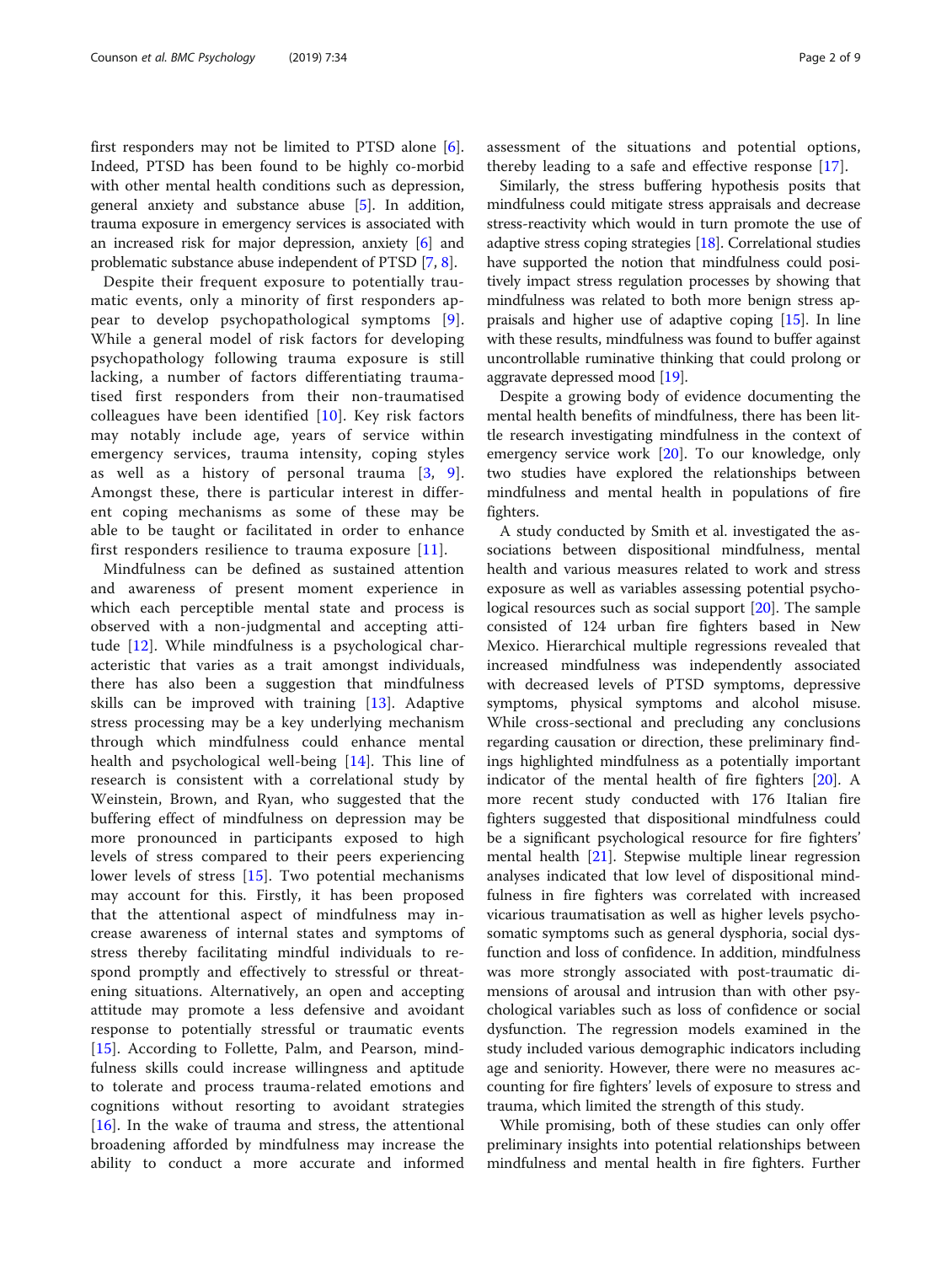investigations should be conducted in various populations of emergency professionals and in different settings and geographical locations to replicate these initial results. The present study sought to investigate the relationships between various indicators of mental health and mindfulness in a sample of Australian fire fighters exposed to at least one traumatic event involving death or serious injury over the last 6 months. It was hypothesised that higher levels of mindfulness would predict decreased symptoms of (a) anxiety and (b) depression as well as increased (c) well-being, controlling for age and years worked with Fire and Rescue New South Wales (FRNSW).

# Method

# Participants

Fire and Rescue New South Wales (FRNSW), one of the world's largest urban fire and rescue service granted approval for the present research to be conducted within 24 rescue stations across Sydney and surrounding regional areas such as Liverpool and Newcastle. Convenience sampling was used to recruit participants from the selected stations. The sample consisted of 143 professional fire fighters drawn from the selected stations. In line with the known demographics of this industry, the vast majority of participants were men, specifically 137 were male and six were female. Age ranged from 24 to 59 years  $(M = 42.33, SD =$ 8.70). Eligibility for participation in the study included the following criteria: (a) being currently employed as a permanent fire fighter within FRNSW; (b) being based at a fire and rescue station in New South Wales; (c) having good English comprehension; and (d) being above 18 years of age. In addition, given the specific aims of this study, participants had to have experienced trauma exposure over the last 6 months. This was measured via a question included in the survey that asked fire fighters to self-report the frequency of potentially traumatic events experienced over the last 6 months. Out of the 143 fire fighters recruited, a total of 114 (79.7%) fire fighters had been exposed to at least one traumatic event over the last 6 months. There were 109 males and five females with age ranged from 24 to 59 ( $M =$ 42.13,  $SD = 8.83$ ). The highest proportion of fire fighters had worked over 20 years in FRNSW  $(n = 33; 28,9\%).$ 

# **Materials**

# **Demographics**

Socio-demographic and occupational data included age, gender, educational level, years of experience within emergency services and more particularly within FRNSW.

# Mindfulness

The short version of the Freiburg Mindfulness Inventory (FMI-14; [[12\]](#page-7-0)) was administered to assess participants'

levels of mindfulness, and more particularly their capacity to focus on the present moment in a nonevaluative manner. While the FMI-14 was developed based on Buddhist psychology, it was designed to be applicable to all populations including individuals without previous meditation experience. The scale comprises 14 self-report items rated on a four-point Likert-type scale from 1 ("rarely") to 4 ("almost always"). A total score is calculated by summing the scores for the 14 items with higher scores reflecting higher levels of mindfulness. Previous research showed that the single-dimensional FMI-14 demonstrated stable and robust psychometric properties with good internal consistency (Cronbach's alpha =  $0.86$ ; [\[12](#page-7-0)]). In addition, it was also found that the pattern of correlations obtained between FMI-14 scores and scores for measures of relevant constructs such as dissociation and meditation experience lent support to the construct validity of the FMI-14 [[12\]](#page-7-0). The scale has been validated in different countries, where it has been shown to have similar reliability and validity as those found in the original study [\[22](#page-7-0), [23](#page-7-0)].

#### Anxiety and depression

The Hospital Anxiety and Depression Scale (HADS; [[24\]](#page-7-0)) was created to detect states of anxiety and depression in non-psychiatric hospital clinics. The aim of the developers was to construct a reliable instrument that would carefully distinguish between depression and anxiety while avoiding any confounding effect from somatic disorders such as insomnia. The HADS is constituted of two seven-item subscales for anxiety (HADS-A) and depression (HADS-D). While the HADS-A items relate to the psychic manifestations of anxiety neurosis (e.g., "I get sudden feelings of panic"), the HADS-D items pertain to states of anhedonia, the inability to experience pleasure (e.g., "I look forward with enjoyment to things") . Participants were asked how they had been feeling in the past week by responding on a Likert-Type scale ranging from 0 ("not at all") to 3 ("most of the time") with higher scores representing higher levels of depression and anxiety. A total score was derived for each subscale by calculating the scores for the seven anxiety items and for the seven depression items.

Past research has provided extensive evidence supporting the reliability and validity of the HADS in a wide range of settings [[25\]](#page-8-0). A systematic review of a large number of studies indicated that the two-factor solution has good internal consistency with Cronbach's alpha ranging from 0.68 to 0.93 [[26\]](#page-8-0).

# Well-being

The five-item World Health Organisation Well-Being Index (WHO-5) was used to gain a measure of subjective psychological well-being among the fire fighters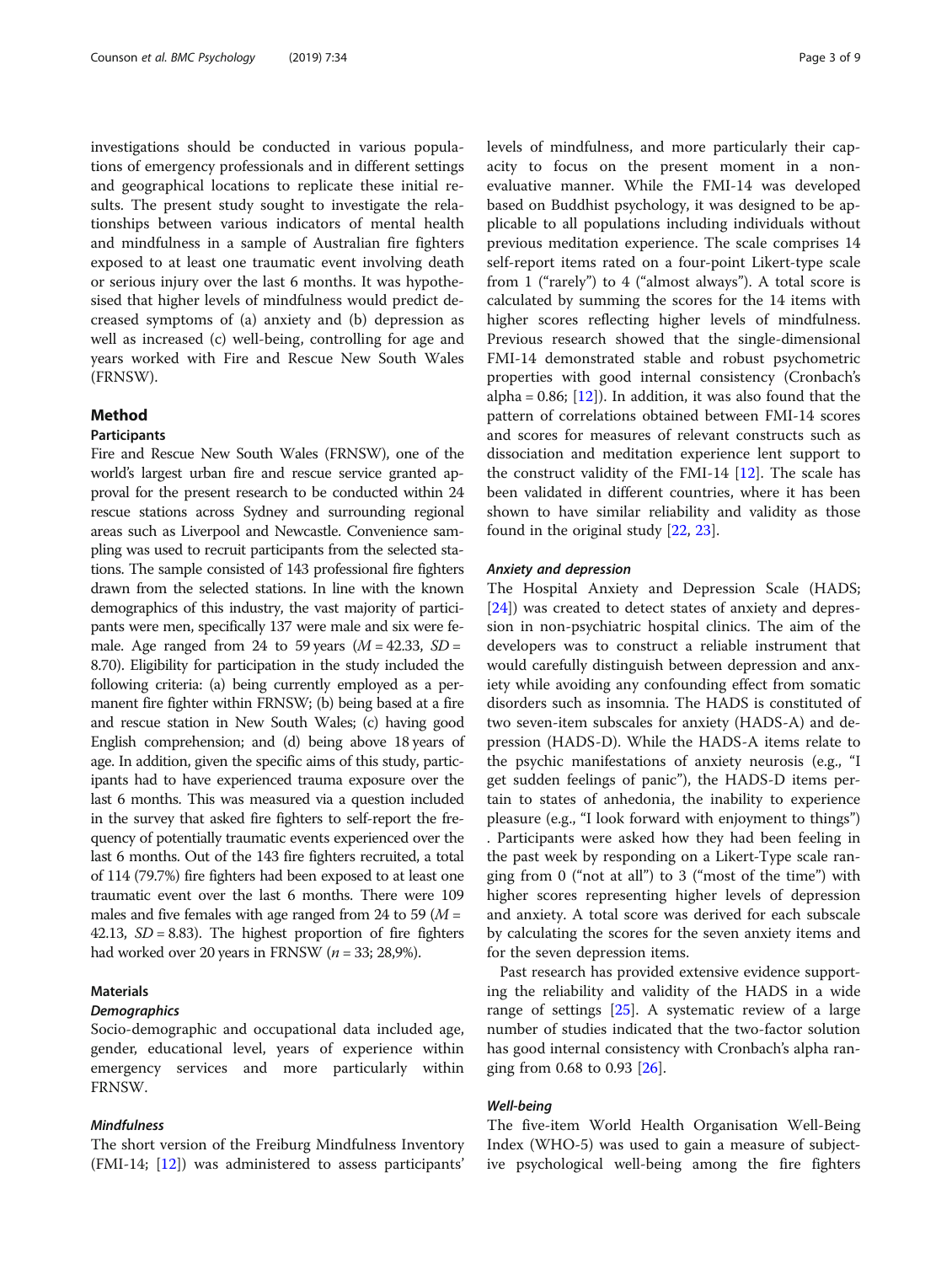participating in the study [\[27](#page-8-0)]. This short questionnaire consisted of five simple and positively formulated items that reflected the extent to which participants experienced general positive feelings in the last 2 weeks (e.g., "I have felt active and vigorous"). Responses were scored on a six-point Likert-type scale ranging from 0 ("at no time") to 5 ("all the time") before being summed. Increasing scores reflected higher levels of wellbeing.

A recent systematic review highlighted the reliability and validity of the WHO-5 both as a screening tool for mental dysfunction and as an outcome measure in clinical trial research [[28](#page-8-0)]. In line with previous research, a recent large-scale study evidenced acceptable internal consistency with a Cronbach coefficient alpha of 0.84 [[27\]](#page-8-0). Furthermore, Topp et al. evaluated the WHO-5 in terms of construct validity and determined that the scale adequately covered the spectrum of the wellbeing construct [\[28](#page-8-0)].

# **Procedure**

The present study was part of a larger randomised controlled trial and ethics approval was obtained from both Monash University (Ref. No.10102) and University of New South Wales (Ref. No. HC15300) to conduct the present research. Fire fighters working within the selected rescue stations received an email from the FRNSW Wellbeing coordinator informing them of the upcoming study. One week later, FRNSW peer support officers visited each station to provide further information on the program and allow fire fighters the opportunity to consider their participation.

Individuals were informed that participation was completely voluntary, and that collected information would remain confidential. Pre-paid envelopes containing consent forms and paper-based questionnaires were distributed to all potential participants. The fire fighters were then asked to complete the questionnaires at a suitable time over the next couple of weeks. Once completed, the fire fighters were instructed to use the reply envelopes to send back the signed consent forms and completed questionnaires to the research team. A total of 238 fire fighters were approached to participate in the study. As outlined above, 143 questionnaires were completed, indicating a response rate of 60%. Unfortunately, no information was available on non-responders.

# Data analysis

Hierarchical regressions were performed using SPSS (v.25; [[29\]](#page-8-0) IBM 2013) in order to determine whether levels of mindfulness were associated with anxiety, depression and wellbeing after accounting for age and number of years within FRNSW. Potential confounders, specifically age and years within FRNSW were entered first in the model, while mindfulness was entered subsequently. Proceeding this way provided the capacity to clearly identify the unique contribution of mindfulness in psychological health whilst accounting for the potential confounding impacts of age and experience within FRNSW. Separate models were run for each of the three mental health outcomes to test these hypotheses, using Bonferroni methods to adjust for multiple testing (with Bonferroni adjustment at alpha = .017).

# Results

Data was available for 114 fire fighters. A summary of participant demographics is displayed in Table 1. The vast majority of fire fighters were men but this gender ratio was similar to that found in Australian firefighting organisations at the time of this study.

Descriptive statistics were inspected for all variables to identify any outliers as well as missing or out-of-range data. While there were no out-of-range data, there were 0.9% missing data for age  $(n = 1)$  and 1.8% for mindfulness ( $n = 2$ ). An examination of standardised scored data and boxplots indicated that there was one univariate outlier on the anxiety variable. As suggested by Tabachnick and Fidell, the outlier was Winsorised [[30](#page-8-0)].

Results indicated that age and years worked with FRNSW did not statistically predict levels of depression,  $(F (2,108) = .32, p = .730),$  anxiety  $(F (2,108) = .85,$  $p = .432$ ) or well-being  $(F (2, 108) = .48, p = .623)$  at the

Table 1 Frequency and Percentage of Gender, Age, Years Worked with FRNSW and Education

| Measures                              | Frequency | Percentage |
|---------------------------------------|-----------|------------|
| Gender ( $N = 114$ )                  |           |            |
| Male                                  | 109       | 95.6       |
| Female                                | 5         | 4.4        |
| Age $(N = 113)$                       |           |            |
| $20 - 29$                             | 9         | 8.0        |
| $30 - 39$                             | 39        | 34.5       |
| $40 - 49$                             | 36        | 31.8       |
| $50 - 59$                             | 29        | 25.7       |
| Years worked with FRNSW ( $N = 114$ ) |           |            |
| $1 - 5$                               | 11        | 9.6        |
| $6 - 10$                              | 32        | 28.1       |
| $11 - 15$                             | 29        | 25.4       |
| $16 - 20$                             | 9         | 7.9        |
| Over 20                               | 33        | 28.9       |
| Education ( $N = 114$ )               |           |            |
| High School                           | 27        | 23.7       |
| <b>TAFE</b>                           | 57        | 50.0       |
| Graduate Degree                       | 27        | 23.7       |
| Postgrad Degree                       | 3         | 2.6        |

Note. FRNSW Fire and Rescue New South Wales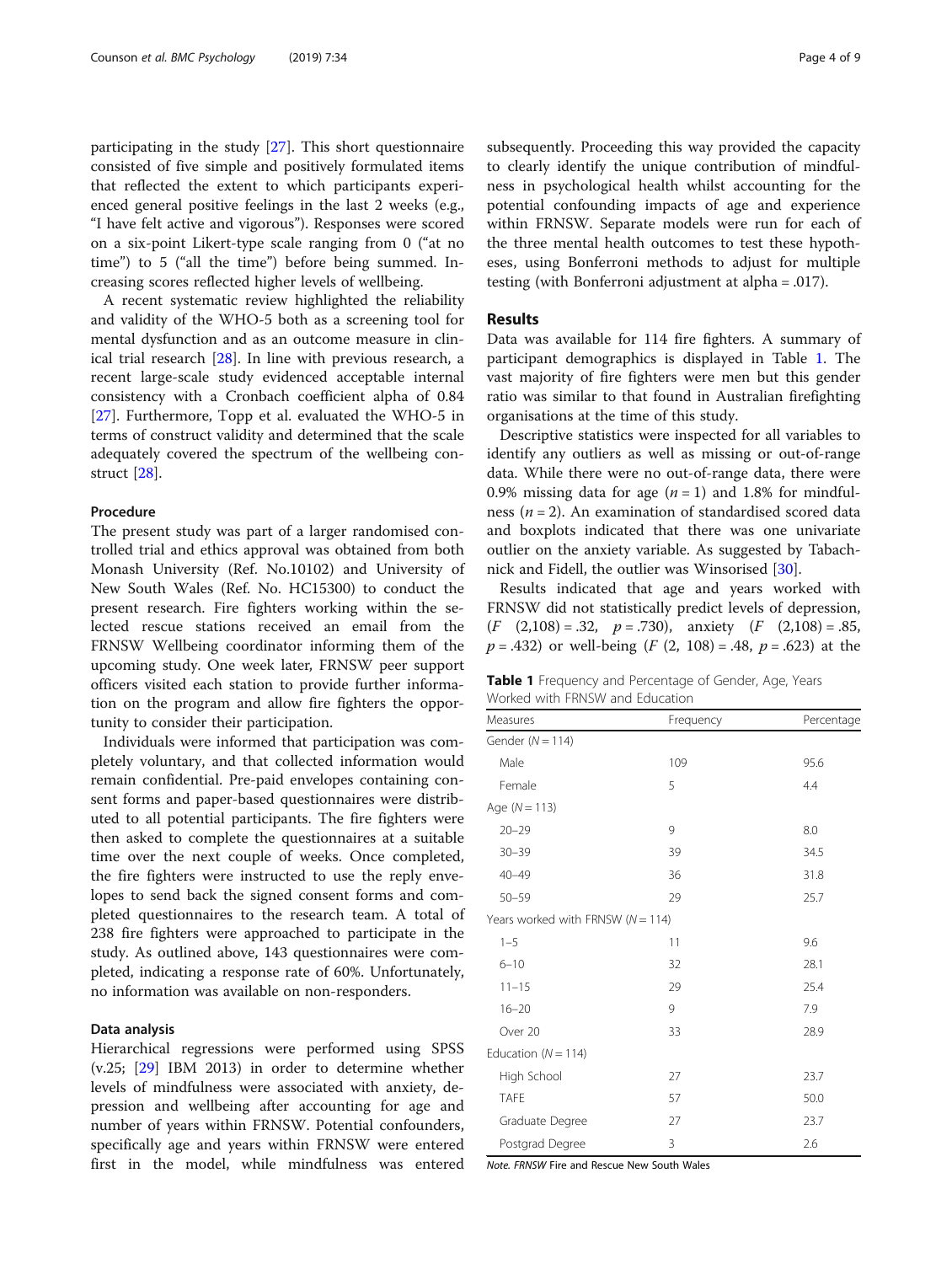first stage of the model. Nor were these demographic variables significant at stage 2 of the model as can be seen below in Tables 2, 3, and 4. Squared semi-partial correlations for both predictors were close to nil in all models, suggesting that none of these variables contributed to explaining the variability in the mental health dependent variables. Introducing mindfulness, however, significantly improved the prediction of depression  $(F(1,$  $107$  = 31.17,  $p \le 0.001$ , anxiety  $(F (1, 107) = 33.66,$  $p \leq .001$ ) and well-being  $(F (1,107) = 39.62, p \leq .001)$ . Mindfulness accounted for an additional 22.4% of the variability in depression, 23.6% in anxiety and 26.8% in well-being.

Together, age, years worked at FRNSW, and mindfulness significantly predicted depression  $(F(3,107) = 10.66,$  $p$  ≤ .001), anxiety (*F* (3,107) = 11.95,  $p$  ≤ .001) and wellbeing  $(F(3,107) = 13.64, p \le .001)$ . When all three predictors were included in the model, they explained 23% of the variation in depression (adjusted  $R^2 = .21$ ), while they explained 25.1% of the variability in anxiety (adjusted  $R^2$  = .23) and 27.7% of well-being variability (adjusted  $R^2$  = .26). Tables 2, 3 and 4 illustrate the regression coefficients together with squared semi-partial correlations for the three dependent variables, depression, anxiety and well-being.

While age and years worked with FRNSW did not predict any of the outcomes at any stage of the regression, regression coefficients of mindfulness were significant in all models. Fire fighters with higher levels of mindfulness tended to report higher levels of well-being as well as lower levels of depression and anxiety adjusting for age

Table 2 Regression Coefficients and Squared Semi-Partial Correlations for the Hierarchical Multiple Linear Regression Using Age, Years Worked with FRNSW and Mindfulness to Predict Depression

| Variables                               | B      | SE B | $\beta$ | 95% CI for $B \text{ sr}^2$         |        |
|-----------------------------------------|--------|------|---------|-------------------------------------|--------|
| Step 1                                  |        |      |         |                                     |        |
| Constant                                | 4.58   | 1.73 |         |                                     |        |
| Age                                     | $-.03$ | .05  | $-.08$  | $[-.13, .07]$                       | < 0.01 |
| Years worked with FRNSW 26              |        |      |         | $.33$ $.11$ $[-.40, .93]$           | .01    |
| $R^2 = .006$                            |        |      |         |                                     |        |
| Step 2                                  |        |      |         |                                     |        |
| Constant                                | 12.83  | 2.12 |         |                                     |        |
| Age                                     | $-.02$ |      |         | $.05 - .06$ $[-.11, .07]$           | < 0.01 |
| 17. Years worked with FRNSW             |        |      |         | $.30 \t .07 \t [-.42, .75]$         | < 0.01 |
| Mindfulness                             |        |      |         | $-.23$ .04 $-.48***$ $[-.31, -.15]$ | .22    |
| $R^2$ Change = .224***; $R^2$ = .230*** |        |      |         |                                     |        |

Note.  $B =$  unstandardised regression coefficients; SE  $B =$  standard errors of the unstandardised regression coefficients;  $β = standardised$  regression coefficients; CI = confidence interval;  $sr^2$  = semi-partial correlation squared; FRNSW = Fire and Rescue New South Wales \*\*\*  $p \le 0.001; N = 111$ 

| Variables                                | B          | SE B | ß   | 95% CI for $B \text{ sr}$  |        |
|------------------------------------------|------------|------|-----|----------------------------|--------|
| Step 1                                   |            |      |     |                            |        |
| Constant                                 | 3.65       | 1.91 |     |                            |        |
| Age                                      | .06        | .06  | .16 | $[-.05, .18]$              | .01    |
| Years worked with FRNSW $-15$ $.37 -06$  |            |      |     | $[-.88, .58]$              | < 0.01 |
| $R^2 = .015$                             |            |      |     |                            |        |
| Step 2                                   |            |      |     |                            |        |
| Constant                                 | 13.03 2.32 |      |     |                            |        |
| Age                                      | .07        | .05  |     | $.18$ $[-.03, .17]$        | .01    |
| 32. Years worked with FRNSW -.26         |            |      |     | $-.10$ $[-.90, .38]$       | < 0.01 |
| mindfulness                              | $-.26$ .04 |      |     | $-.49***$ [ $-.35, -.17$ ] | .24    |
| $R^2$ Change = .236 ***; $R^2$ = .251*** |            |      |     |                            |        |

Table 3 Regression Coefficients and Squared Semi-Partial Correlations for the Hierarchical Multiple Linear Regression

Note.  $B =$  unstandardised regression coefficients; SE  $B =$  standard errors of the unstandardised regression coefficients;  $β = standardised$  regression coefficients; CI = confidence interval;  $sr^2$  = semi-partial correlation squared; FRNSW = Fire and Rescue New South Wales \*\*\*  $p \le 0.001$ ;  $N = 111$ 

group and the number of years they had worked within FRNSW.

# **Discussion**

Whereas an extensive body of research has highlighted the positive mental health outcomes associated with mindfulness in the general population [\[31](#page-8-0), [32\]](#page-8-0), little research has been conducted to investigate mental health

Table 4 Regression Coefficients and Squared Semi-Partial Correlations for the Hierarchical Multiple Linear Regression Using Age, Years Worked with FRNSW and Mindfulness to Predict Well-Being

| Variables               | B      | SE B | ß        | 95% CI for B   | $sr^2$ |
|-------------------------|--------|------|----------|----------------|--------|
| Step 1                  |        |      |          |                |        |
| Constant                | 15.20  | 2.07 |          |                |        |
| Age                     | .05    | .06  | .10      | $[-.08, .17]$  | < 0.01 |
| Years worked with FRNSW | $-.40$ | .40  | $-.14$   | $[-1.19, .41]$ | .01    |
| $R^2 = .009$            |        |      |          |                |        |
| Step 2                  |        |      |          |                |        |
| Constant                | 4.36   | 2.48 |          |                |        |
| Age                     | .04    | .05  | .08      | $[-.07, .14]$  | < 0.01 |
| Years worked with FRNSW | $-26$  | .35  | $-.09$   | $[-.95, .42]$  | < 0.01 |
| Mindfulness             | .30    | .05  | $.52***$ | [.20, .39]     | .27    |
|                         |        |      |          |                |        |

 $R^2$  Change = .268 \*\*\*;  $R^2$  = .277\*\*\* Note.  $B =$  unstandardised regression coefficients; SE  $B =$  standard errors of the unstandardised regression coefficients;  $β = standardised$  regression

coefficients; CI = confidence interval;  $sr^2$  = semi-partial correlation squared; FRNSW = Fire and Rescue New South Wales \*\*\*  $p \le 0.001; N = 111$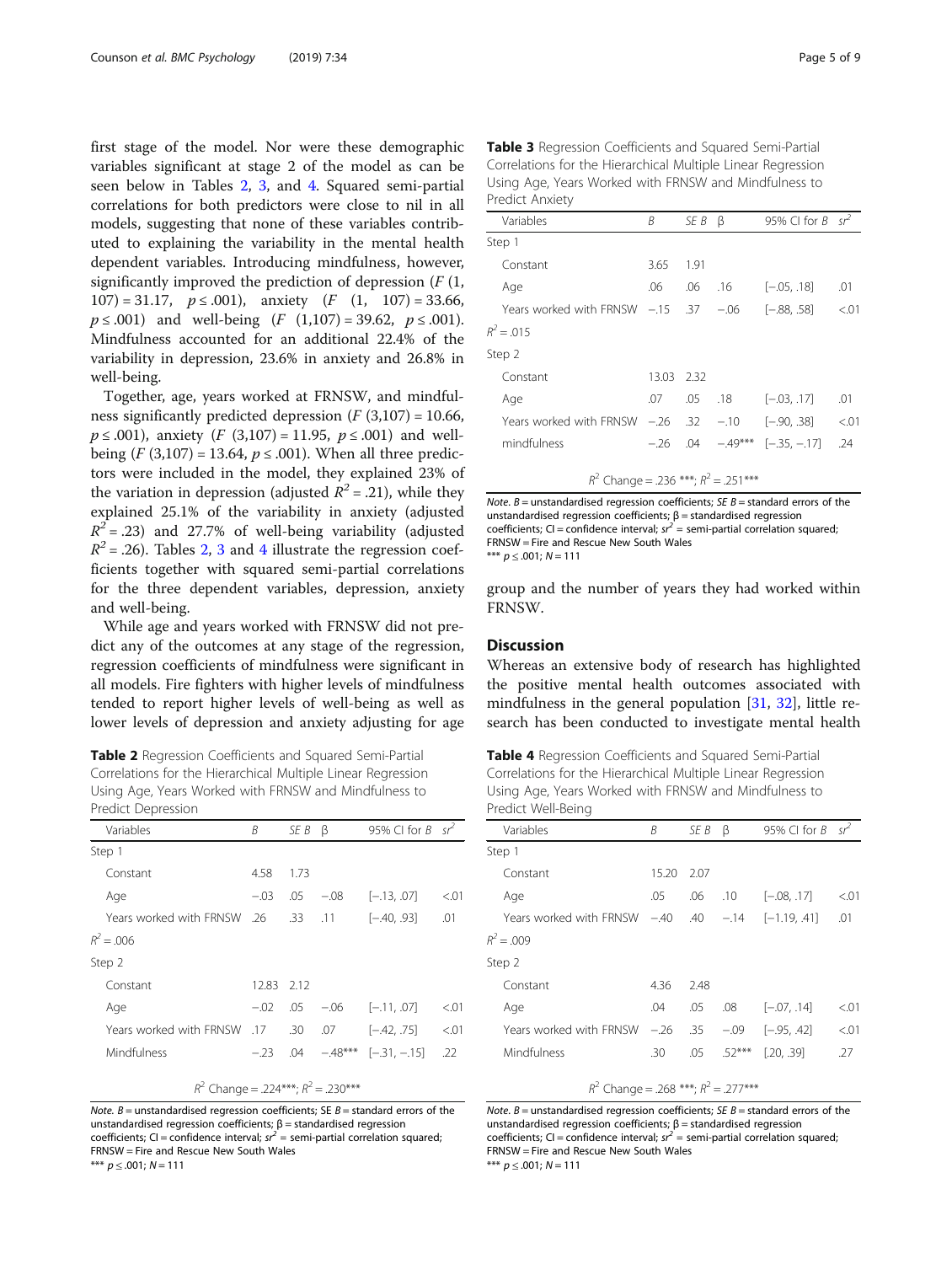in the specific context of emergency work [[2\]](#page-7-0). However, mindfulness is considered to be a crucial psychological resource for coping effectively with stress and trauma [[15\]](#page-7-0). Thus, it could potentially represent a modifiable protective factor for the mental health of first responders regularly exposed to chronic and traumatic stressors [[20,](#page-7-0) [21](#page-7-0)]. In light of these ideas, the aim of the present study was to examine the potential relationships between dispositional mindfulness and mental health in a sample of Australian fire fighters who had been exposed to at least one traumatic incident involving death or serious injury over the last 6 months.

It was specifically hypothesised that higher levels of mindfulness would predict lower levels of anxiety and depression as well as higher levels of psychological wellbeing, controlling for age and years worked within FRNSW. Results indicated strong evidence in support of this hypothesis. As expected, there was a significant positive association between dispositional mindfulness and well-being coupled with a significant inverse correlation between dispositional mindfulness and reported indices of anxiety and depression. Greater mindfulness was associated with higher levels of psychological wellbeing as well as lower depression and anxiety symptoms within the sample of fire fighters. In addition, the reported relationships were robust across indicators of mental health with mindfulness explaining a substantial amount of the variability in well-being (26.8%), anxiety (23.6%) and depression (22.4%). However, the demographic variables of age and years worked in FRNSW did not affect the influence of mindfulness on any of the mental health outcomes in our sample.

Present findings replicated previous results linking higher levels of mindfulness to enhanced mental health outcomes, including decreased anxiety, depression [[17,](#page-7-0) [31\]](#page-8-0), general psychopathological symptoms [[33\]](#page-8-0), higher psychological well-being [\[13](#page-7-0)] and positive affect [[32\]](#page-8-0). The current findings are also consistent with emerging studies conducted with various groups of first responders [[20,](#page-7-0) [34](#page-8-0)].

Our regression analyses also demonstrated that age and years of service in FRNSW were not predictive for any of the mental health outcomes considered. Neither of these two demographic variables were significantly associated with psychological indices of anxiety, depression or well-being. Such results are partially consistent with the study of Setti and Argentero, where age was not related to mental health but years of fire service was positively correlated with reported post-traumatic symptoms [[21\]](#page-7-0). However, the discrepant pattern of terms of years of fire service is surprising, particularly in light of studies showing a clear link between overall cumulative trauma exposure and a range of mental health outcomes [\[2](#page-7-0)].

This result may be partly explained by the fact that the fire fighters involved in the present study were on average almost 5 years older and had more work experience than the Italian fire fighters in the Setti and Argentero study [[21](#page-7-0)]. It may be that length of service, and therefore cumulative trauma exposure, becomes less of a predictor in more experienced first responders, when almost all have had sufficient trauma exposure to precipitate mental distress. Indeed, a recent study determined that any positive correlations between mental disorder and years of service in first responder organisations was only present among staff who were early in their career [\[8](#page-7-0)].

The finding that mindfulness benefited the mental health of fire fighters exposed to trauma is congruent with prior research emphasising the importance of selfregulation as a key protective function of mindfulness [[13\]](#page-7-0). Being more aware and accepting of the present moment without judgment may facilitate healthy selfregulation processes as evidenced in correlational research demonstrating the link between higher mindfulness and greater awareness, understanding and attentional capacities as well as increased emotion regulation [[13,](#page-7-0) [35\]](#page-8-0).

In this regard, research has demonstrated that mindfulness could exert its beneficial effects through enhancing self-regulation skills essential to adaptive psychological functioning, including an improved ability to control ruminative thinking [\[19\]](#page-7-0) as well as negative bias and automatic emotional responses to threat via the insula and amygdala [[36\]](#page-8-0). These findings are in line with prior studies demonstrating that adopting an attitude of acceptance may be beneficial for buffering distress [[37](#page-8-0)]. Indeed, nonreactivity to emotional stimuli could be considered as the operationalisation of acceptance, a crucial dimension of mindfulness reflecting the non-evaluative stance towards the present experience [\[33\]](#page-8-0). Adopting an accepting and mindful attitude may foster the capacity to refrain from engaging in impulsive reactions, which has been related to decreased anxiety and depression and increased psychological well-being [\[17,](#page-7-0) [37\]](#page-8-0).

Furthermore, present results are consistent with literature suggesting that dispositional mindfulness may be particularly protective for emergency workers who deal with regular trauma exposure  $[16]$ . In line with these assumptions, cross-sectional research has previously found that negative relationships between depression and mindfulness were stronger among individuals exposed to high levels of stress compared to those under less stress-ful conditions [[17\]](#page-7-0). According to Follette et al., mindfulness skills may foster adjustment following traumatic experience through an enhanced processing and integration of trauma-related information as well as a decreased usage of maladaptive avoidant strategies such as withdrawal or substance abuse  $[16]$ . While our study was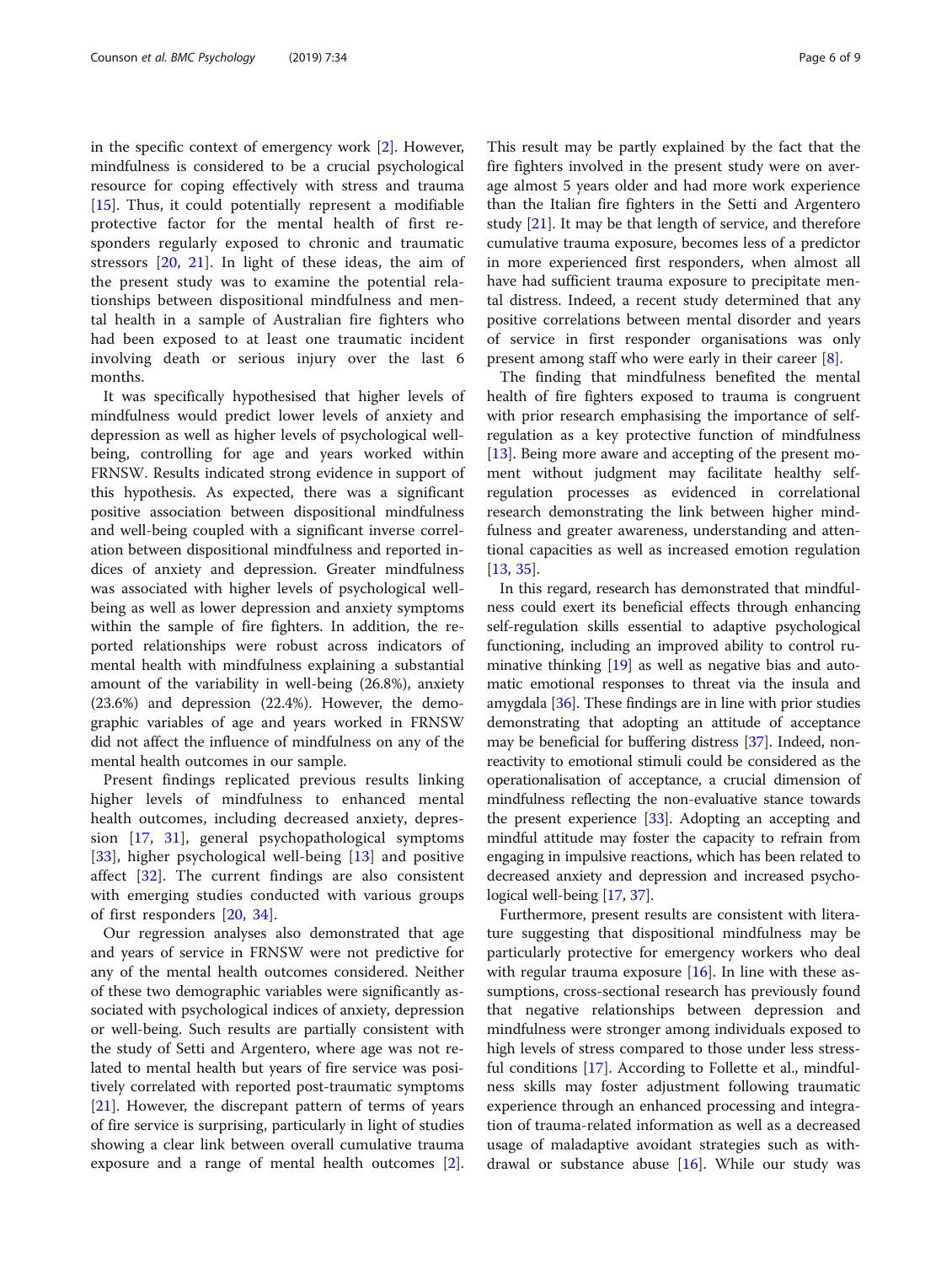limited to fire fighters who had been exposed to trauma, information about how distressed they felt during the traumatic exposure was not collected. Future research could aim to explore the importance of perceived stress in direct relation to any traumatic event. This could help determine whether the potential protective function of mindfulness in mental health varies according to amount of stress experienced.

Whilst mindfulness, at varying levels, is a trait naturally occurring among humans, research shows that the capacity for mindfulness can be trained with practice [[13,](#page-7-0) [38,](#page-8-0) [39](#page-8-0)]. Mindfulness principles have been successfully incorporated in a range of programs aimed at enhancing the psychological well-being of various clinical and non-clinical populations [[31,](#page-8-0) [40](#page-8-0)]. Current results provide some support for the relevance of considering mindfulness interventions amongst first responders. However, this is an assertion that requires separate testing with intervention studies as it cannot be assumed that trained mindfulness skills will have the same protective effect as dispositional mindfulness.

Although our results suggest that mindfulness could account for about a quarter of the variance of anxiety, depression and well-being amongst first responders, the majority of the variance remains unexplained. Social support has been found to be an important protective factor against the development of psychopathology in adults confronted with traumatic stressors [\[10](#page-7-0)]. Consistent with this research, Smith et al. determined that social support was related to reduced depressive symptoms in fire fighters after controlling for mindfulness [\[20](#page-7-0)]. Our results are likely to contain unmeasured residual confounding from factors such as social support. Future study may benefit from including social support, as well as other determinants of resilience, in hierarchical regression models to clarify the potential role of mindfulness in the mental health and well-being of first responders.

While this study brings an important contribution to literature on mindfulness and mental health in first responders, there are several limitations. Firstly, the present investigation used self-report questionnaires to assess mental health and mindfulness in fire fighters. Mindfulness may not be fully assessable using selfreport due to self-report bias. It may, therefore, be desirable to replicate this study using clinical diagnostic interviews or biomarkers, such as cortisol sampling, to measure psychopathological symptoms of anxiety and depression as well as well-being [[40\]](#page-8-0). The employed scales, however, showed good psychometric qualities and are widely used in research [[12](#page-7-0), [25,](#page-8-0) [28](#page-8-0), [41\]](#page-8-0). Secondly, the cross-sectional design of the present study limits the ability to make inferences regarding the direction of causation in the relationship between the

observed variables and their underlying constructs. In particular, the possibility remains that some or all of the association between mindfulness and mental health variables is due to the onset of mental health symptoms or poor wellbeing making it more difficult for individuals to utilise mindful techniques. However, research suggests that teaching mindfulness clinically may only be problematic for a minority of trauma survivors with severe symptoms and individuals suffering from severe depression [[42\]](#page-8-0). Thirdly, there may be a problem of multicollinearity in some of the models presented, most notably between age and years of service within FRNSW, which were found to be strongly correlated  $(r = .74)$ . However, Field [[43\]](#page-8-0) has suggested that only correlation values greater than .80 could jeopardise the validity of the regression model estimates. In order to confirm that the level of correlation between these two variables was not influencing our results, sensitivity analyses were conducted, in which each of the regression models were reconstructed, but only controlling for years worked with FRNSW. As demonstrated in Additional file 1, the overall conclusion remained unchanged. Finally, the fire fighters involved in the study may not be thoroughly representative of fire fighters located in other geographical regions. In particular, our sample had an overwhelming majority of males, meaning we were not able to explore gender differences with any statistical power and remain unsure if these findings are relevant for female workers. Findings would need to be replicated in various emergency groups in different environments and contexts.

# Conclusions

The present study provides evidence for robust positive associations between dispositional mindfulness and psychological health in Australian fire fighters exposed to trauma. While further investigations are required to substantiate these findings, this research has important implications. Mindfulness is a psychological characteristic that may be able to be modified, although further research is required to test whether taught mindfulness has the same positive benefits as demonstrated with dispositional mindfulness.

# Additional file

[Additional file 1:](https://doi.org/10.1186/s40359-019-0311-2) Table S1. Regression Coefficients and Squared Semi-Partial Correlations for the Hierarchical Multiple Linear Regression Using Years Worked with FRNSW and Mindfulness to Predict Depression. Table S2. Regression Coefficients and Squared Semi-Partial Correlations for the Hierarchical Multiple Linear Regression Using Years Worked with FRNSW and Mindfulness to Predict Anxiety. Table S3. Regression Coefficients and Squared Semi-Partial Correlations for the Hierarchical Multiple Linear Regression Using Years Worked with FRNSW and Mindfulness to Predict Well-Being. (DOCX 23 kb)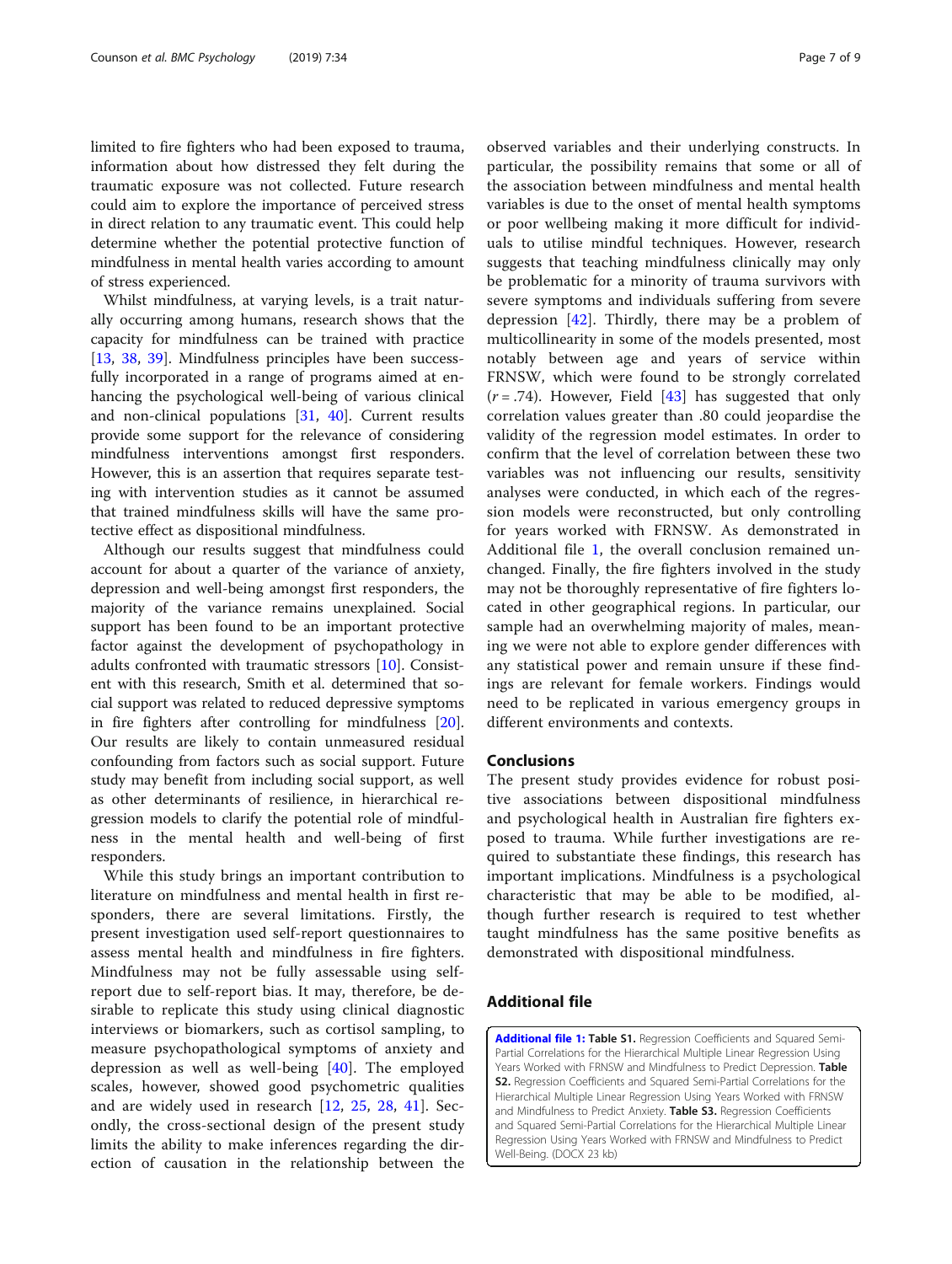#### <span id="page-7-0"></span>Abbreviations

B: Unstandardised regression coefficients; CI: Confidence interval; FMI-14: Freiburg Mindfulness Inventory; FRNSW: Fire and Rescue New South Wales; HADS: Hospital Anxiety and Depression Scale; HADS-A: Hospital Anxiety and Depression Scale, subscales for anxiety; HADS-D: Hospital Anxiety and Depression Scale, subscales for depression; PTSD: Post-traumatic stress disorder; SE B: Standard errors of the unstandardised regression coefficients; sr<sup>2</sup>: Semi-partial correlation squared; WHO-5: Five-item World Health Organisation Well-Being Index; β: Standardised regression coefficients

#### Acknowledgments

This publication was made possible by an Australian Government Research Training Program (RTP) Scholarship awarded to Sadhbh Joyce for her PhD Studies and funding for Samuel Harvey and Isabelle Counson from the icare foundation and the Mental Health Branch of NSW Health. The authors would also like to thank Fire and Rescue NSW and their staff for participating in this study.

#### Authors' contributions

The initial study concept was developed by SJ and SBH. SBH, SJ, DH and IC collaborated to develop the more detailed design of the study. IC conducted the analysis and completed the first draft of the paper. IC, SBH, SJ, DH, TJL and BM contributed to the interpretation of results, the manuscript preparation and approved the final manuscript for submission.

#### Funding

This study was funded by an Australian Government Research Training Program (RTP) Scholarship with additional support from a UNSW Brain Sciences grant, the icare foundation and the Mental Health Branch of NSW Health (grant numbers RG180343 and RM09708). The funders had no role in the study design, collection, analysis or interpretation of the data, writing the manuscript, or the decision to submit the paper for publication.

## Availability of data and materials

The datasets used and/or analysed during the current study are stored on the UNSW repository and are available from the corresponding author on reasonable request. Because of the sensitive nature of the data collected on the mental health of a group of workers amongst which individuals are potentially identifiable, we cannot provide open access to our data. External access to research data will be subject to approval by UNSW Human Research Ethics Committee.

#### Ethics approval and consent to participate

All procedures performed in studies involving human participants were in accordance with the ethical standards of the institutional and/or national research committee and with the 1964 Helsinki declaration and its later amendments or comparable ethical standards. Ethics approval was obtained from both Monash University (Ref. No.10102) and University of New South Wales (Ref. No. HC15300). A written informed consent was obtained from all individual participants included in the study.

## Consent for publication

Not applicable.

#### Competing interests

IC and DH declare that they have no conflicts of interest. TJL and BM declare that they are employed by Fire and Rescue NSW, who provided the sample of workers for this study. SBH has received research grants from the icare foundation, the Mental Health Branch of NSW Health, Employers Mutual, Beyond Blue, Movember Foundation and the Australian National Mental Health Commission. SJ has received funding from the Australian Government Research Training Program (RTP) and UNSW Brain Sciences. SJ is a director of RAW MindCoach, a company which provides mindfulnessbased training. SBH is also an advisor to RAW MindCoach.

#### Author details

<sup>1</sup>Black Dog Institute, Sydney, NSW, Australia. <sup>2</sup>School of Psychiatry, University of New South Wales, Sydney, NSW, Australia. <sup>3</sup>Faculty of Medicine, Nursing and Health sciences, Monash University, Clayton, VIC, Australia. <sup>4</sup>Fire and Rescue New South Wales, Sydney, Australia. <sup>5</sup>School of Health, University of New England, Parramatta, NSW, Australia.

## Received: 27 June 2018 Accepted: 31 May 2019 Published online: 14 June 2019

#### References

- 1. Setti I, Lourel M, Argentero P. The role of affective commitment and perceived social support in protecting emergency workers against burnout and vicarious traumatization. Traumatology. 2016;22(4):261–70.
- 2. Harvey SB, Milligan-Saville JS, Paterson HM, Harkness EL, Marsh AM, Dobson M, et al. The mental health of fire-fighters: an examination of the impact of repeated trauma exposure. Aust N Z J Psychiatry. 2015;50(7):649–58.
- 3. McFarlane AC, Bryant RA. Post-traumatic stress disorder in occupational settings: anticipating and managing the risk. Occup Med. 2007;57(6):404–10.
- 4. Berger W, Coutinho ESF, Figueira I, Marques-Portella C, Luz MP, Neylan TC, et al. Rescuers at risk: a systematic review and meta-regression analysis of the worldwide current prevalence and correlates of PTSD in rescue workers. Soc Psychiatry Psychiatr Epidemiol. 2012;47(6):1001–11.
- 5. Creamer M, Burgess P, McFarlane AC. Post-traumatic stress disorder: findings from the Australian National Survey of mental health and well-being. Psychol Med. 2001;31(7):1237–47.
- 6. Wild J, Smith KV, Thompson E, Béar F, Lommen MJJ, Ehlers A. A prospective study of pre-trauma risk factors for post-traumatic stress disorder and depression. Psychol Med. 2016;46(12):2571–82.
- 7. Haddock CK, Jahnke SA, Poston WSC, Jitnarin N, Kaipust CM, Tuley B, et al. Alcohol use among firefighters in the Central United States. Occup Med. 2012;62(8):661–4.
- 8. Kaufmann CN, Rutkow L, Spira AP, Mojtabai R. Mental health of protective services workers: results from the National Epidemiologic Survey on alcohol and related conditions. Disaster Med Public Health Prep. 2013;7(1):36–45.
- 9. Meyer E, Zimering R, Daly E, Knight J, Kamholz B, Gulliver S. Predictors of posttraumatic stress disorder and other psychological symptoms in traumaexposed Fire fighters 2012. p. 1–15.
- 10. Brewin CR, Andrews B, Valentine JD. Meta-analysis of risk factors for posttraumatic stress disorder in trauma-exposed adults. J Consult Clin Psychol. 2000;68(5):748–66.
- 11. Setti I, Argentero P. Traumatization and PTSD in Rescue Workers: Prevention, Assessment, and Interventions. In: VRP CRM, Patel VB, editors. Comprehensive Guide to Post-Traumatic Stress Disorders. Cham: Springer International Publishing; 2016. p. 301–17.
- 12. Walach H, Buchheld N, Buttenmüller V, Kleinknecht N, Schmidt S. Measuring mindfulness—the Freiburg mindfulness inventory (FMI). Personal Individ Differ. 2006;40(8):1543–55.
- 13. Brown KW, Ryan RM. The benefits of being present: mindfulness and its role in psychological well-being. J Pers Soc Psychol. 2003;84(4):822–48.
- 14. Brown KW, Ryan RM, Creswell JD. Mindfulness: theoretical foundations and evidence for its salutary effects. Psychol Inq. 2007;18(4):211–37.
- 15. Weinstein N, Brown K, Ryan R. A multi-method examination of the effects of mindfulness on stress attribution, coping, and emotional well-being; 2009. p. 374–85.
- 16. Follette V, Palm KM, Pearson AN. Mindfulness and trauma: implications for treatment. J Ration Emot Cogn Behav Ther. 2006;24(1):45–61.
- 17. Richard B, DL G, Tedlie MJ. The association between dispositional mindfulness, psychological well-being, and perceived health in a Swedish population-based sample. Br J Health Psychol. 2011;16(2):300–16.
- 18. Creswell JD, Lindsay EK. How does mindfulness training affect health? A mindfulness stress buffering account. Curr Dir Psychol Sci. 2014;23(6):401–7.
- 19. Raes F, Williams JMG. The relationship between mindfulness and uncontrollability of ruminative thinking. Mindfulness. 2010;1(4):199–203.
- 20. W Smith B, Alexis Ortiz J, E Steffen L, M Tooley E, Wiggins K, A Yeater E, et al. Mindfulness is associated with fewer PTSD symptoms, depressive symptoms, physical symptoms, and alcohol problems in urban Fire fighters; 2011. p. 613–7.
- 21. Setti I, Argentero P. The role of mindfulness in protecting firefighters from psychosomatic malaise. Traumatology. 2014;20(2):134–41.
- 22. Trousselard M, Steiler D, Raphel C, Cian C, Duymedjian R, Claverie D, et al. Validation of a French version of the Freiburg mindfulness inventory - short version: relationships between mindfulness and stress in an adult population. Biopsychosocial Medicine. 2010;4:8.
- 23. Chen S-Y, Zhou R-L. Validation of a Chinese version of the Freiburg mindfulness inventory–short version. Mindfulness. 2014;5(5):529–35.
- 24. Zigmond AS, Snaith RP. The hospital anxiety and depression scale. Acta Psychiatr Scand. 1983;67(6):361–70.